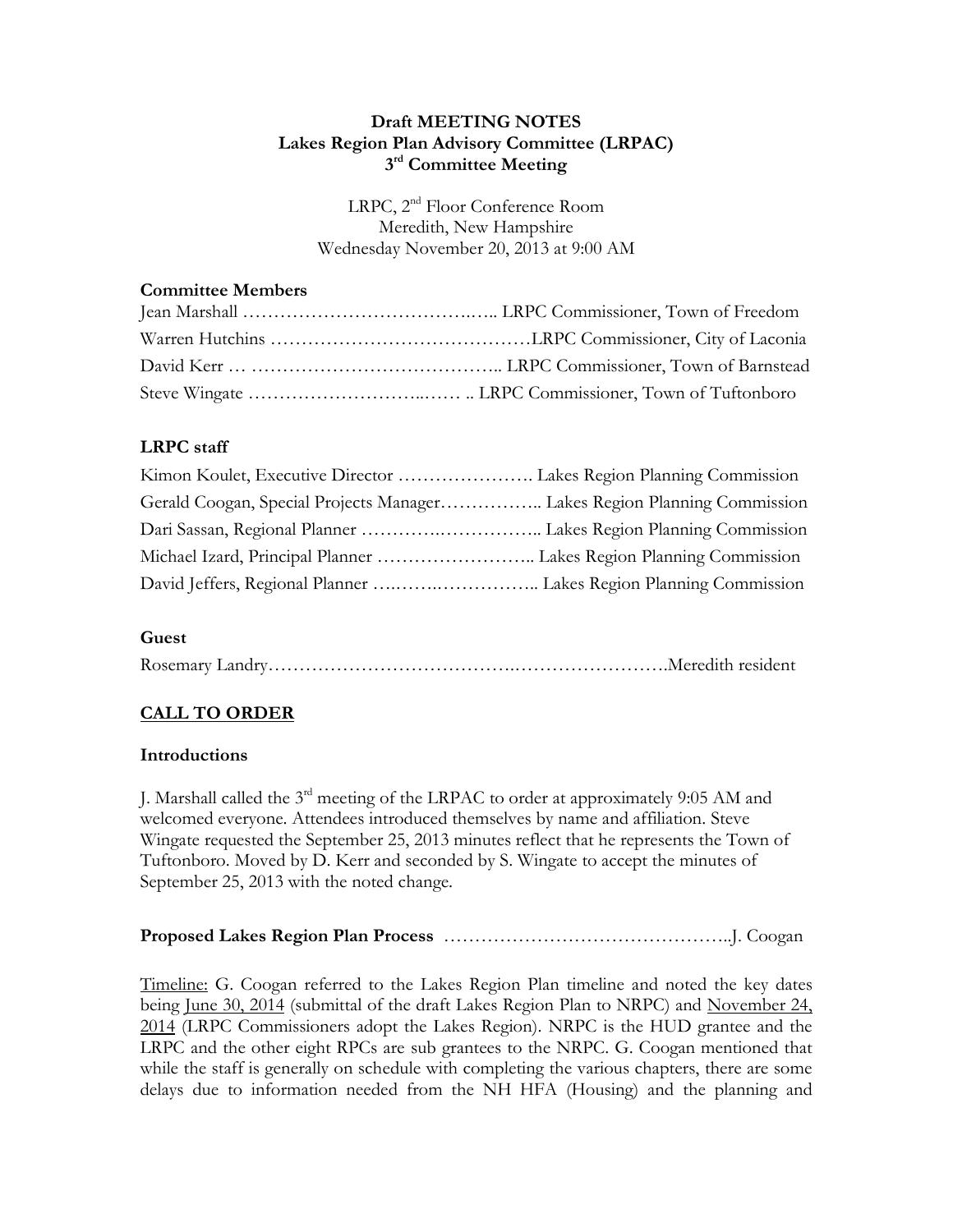organization with the November 15<sup>th</sup> Transportation workshop. K. Koulet cautioned all to adhere to schedule with drafts available for acceptance on the scheduled date. J. Marshall requested that documents be sent out as they become available and at least two weeks in advance of a meeting. There was a discussion regarding receipt of documents via e-mail; all later concurred they received the attachments. Members prefer to receive large plan documents by U.S. mail.

Information on GSF website: Meeting notices, agenda minutes and planning documents can be seen online at Granite State Future Web Site: [http://granitestatefuture.org/.](http://granitestatefuture.org/) Note this website should not to be confused with Granite State Futures website.

Discussion on public relations strategy: W. Hutchins suggested LRPC should be positive and proactive by sending out regular press releases with a copy to the LRPAC members. He also suggested sending updated information to Boards of Selectmen and Planning Boards.

# **Review Interim Draft Housing Chapter ….**…………………………………….*Group*

G. Coogan reviewed the Interim Draft Housing Chapter and provided the following highlights:

- 1. Definitions: Noted distinction between "Affordable Housing" and "Workforce Housing" (WFH)
- 2. Demo / Socioeconomic Trends
- $\bullet$  5.9% growth 2000 2010; NH OEP population projections call for much slower growth;
- Figure  $3.2$  change from younger to older cohorts
- Average Household size: 2.9 to 1.9
- Unemployment rate --- going down
- Older communities --- Wolfeboro, Hebron and Holderness --- younger Barnstead, Hill and Northfield
- Non-white
- 3. Discussion on groups in need such as poverty, persons w/ disabilities, low income housing, refugees, veterans and homeless
- 4. Segregation and Concentration of Poverty: Five factors ---
- $\%$  Non white population 3.2%  $\bullet$  % Households w/ no vehicles 1.67% • Population  $75\%$  and over  $8.06\%$
- % Single parent households 9.5%
- $\bullet$  % of persons below the poverty level 9.61%

The index identified Laconia, Bristol, Franklin, Ashland, Ossipee and Tilton with diversity and economic characteristics.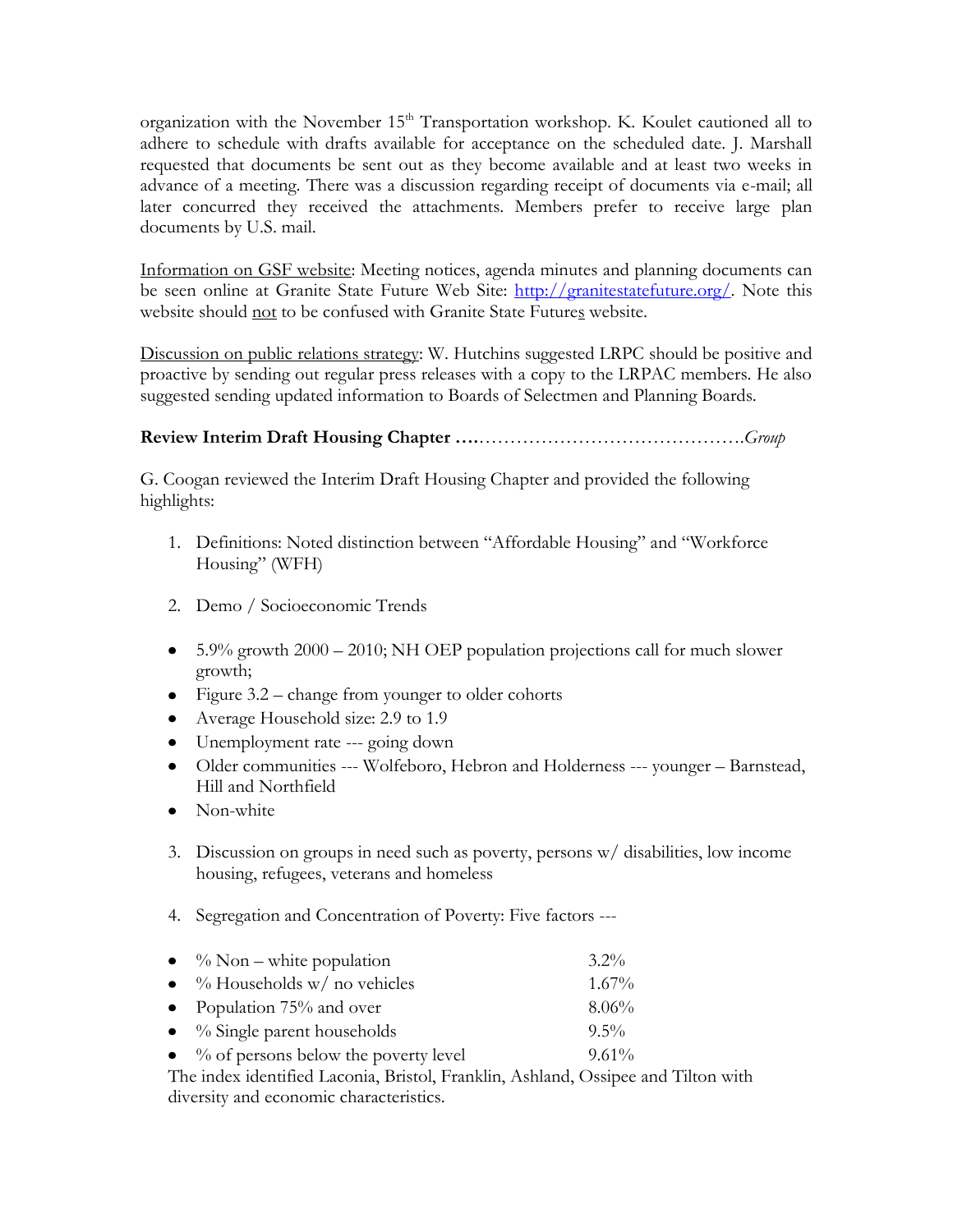- 5. HUD data on Race / Ethnic Segregation very little evidence of this.
- 6. Housing information: residential Permits --- 20 years ago at 600 to 1,200 permits per year and now down to 200 permits per year since 2009; Housing Types: SF by 85%; House Prices – peaked at \$215,000 in 2005 – 06, down to \$165,000 in 2011 now up to \$170,000; Housing Rents: yearly increases from \$600 in 2001 to \$920 in 2013 – 53% increase; Housing Production – statewide and Lakes Region
- 7. Affordable and Equitable Housing Opportunities Contact w/ NHLA, NH Commission on Human Rights and HUD Office of Fair Housing shows very discrimination. Important issues include zoning, land use controls, SNOB Zones --- Fair Housing Issues

W. Hutchins mentioned a press release on affordable housing and WFH and the distinction. J. Marshall mentioned the continued decline in school enrollment in Freedom. W. Hutchins suggested we share this information with the Planning Directors and inquired how the LRPC will disseminate the information after July  $1<sup>st</sup>$ .K. Koulet responded the LRPAC can assist in "selling" the Lakes Region Plan to member communities and the LRPC Commissioners.

### **Review status of Transportation Chapter ….**………………………………….*Group*

M. Izard noted the auto dependent nature of transportation in the Lakes Region. Discussion on park n' rides. M. Izard noted that work on the November  $15<sup>th</sup>$  Transportation workshop took time away from work on the Transportation Chapter. J. Marshall mentioned the connection eastern NH has with North Conway and the Mt. Washington Valley. M. Izard noted that 25% of the population does not have access to an automobile and many young people prefer not to own an automobile.

M. Izrad noted the TAC will review the draft Transportation Chapter on January 8, 2014 and send it to the LRPAC for further review. M. Izard and the LRPAC discussed the Transportation workshop and considered it to be a successful and educational event that will inform the Chapter.

#### **Review proposed Chapter outlines** ……………..……………………………Group

Water Infrastructure Chapter: D. Sassan suggested there be one workshop for the Environment / Water Quality / Energy Efficiency & Green Building on January 24, 2014 (tentative). All were in agreement. He noted this chapter will cover wastewater, water supply, stormwater management and land conservation. S. Wingate noted that water impacts everything that LRPC does and its interconnectivity with housing, transportation, economic development and other topics. D. Kerr noted the topic of "water" in Barnstead can be a controversial issue invoking property right issues.

Energy Efficiency and Green Building: D. Sassan reviewed the outline and started a discussion on energy efficiency and renewable energy such as wood pellets. W. Hutchins suggested the LRCC be the venue for the discussion of this chapter.